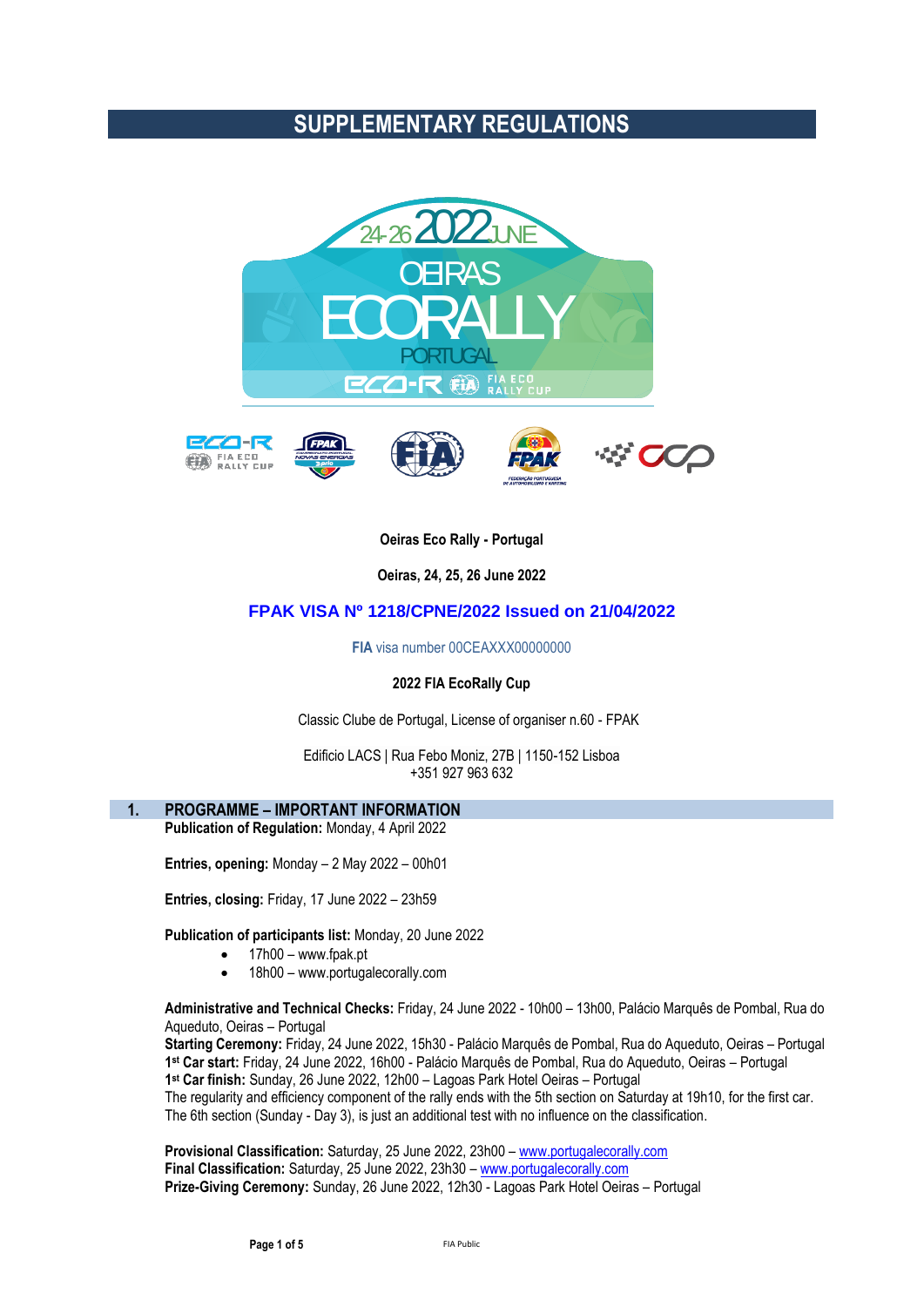# **2. ORGANISER**

#### **Organiser's Data:**

**Name:** Classic Clube de Portugal **Address:** Edificio LACS | Rua Febo Moniz, 27B | 1150-152 Lisboa **Contact:** +351 927 963 632

# **Organising Committee:**

**President:** Paulo Almeida

**Other Members**: Isabel Santos, José António Santos, Luís Almeida, Luís Brito, Rita Almeida

**Other information: Website:** www.portugalecorally.com **Telephone, Fax, e-mail:** +351 927 963 632 | info@portugalecorally.com

NOTE: The Entry form must be submitted to the above address by regular post or to the above fax or e-mail addresses, and must be received strictly within the time period referred to in the programme

## **3. OFFICIALS**

- **a.** Stewards Chairman of the Panel of Stewards: XXX (Appointed by the FIA) Steward (01): Appointed by the FPAK Steward (02) Luis Caramelo
- **b.** Clerk of the Course: Nuno Galvão Lopes
- c. Deputy Clerk of the Course: Pedro Cristovão and Bruno Coutinho
- **d.** General Secretary of the Event: Iolanda Santos
- **e.** FIA Technical Delegate: XXX (Appointed by the FIA)
- **f.** Chief Scrutineer: Nuno Paes Carvalho
- **g.** Chief Safety Officer: Isabel Santos
- **h.** Parc Fermé Officer: Filipe Felicio
- **i.** Assistant Clerk of the Course: Matilde Almeida and Lurdes Coutinho
- **j.** Competitor Relations Officer: Nelson Correia
- **k.** Doctors: Gisela Santos

# **4. FIA AND OTHER TITLES ELIGIBILITY**

## **4.1. 2022 FIA titles towards which the event counts**

- As per the FIA Sporting Regulations Article 15.
- **4.2. Other titles**
	- FPAK Campeonato de Portugal de Novas Energias 2022 for Drivers
	- FPAK Campeonato de Portugal de Novas Energias 2022 for Co-Drivers
	- FPAK Taça 50 kw

# **5. VEHICLES ELIGIBLE TO PARTICIPATE**

As per the FIA Technical Regulations Article 1.1

## **6. GENERAL CONDITIONS**

- **6.1.** The event will be organised in conformity with:
	- the FIA International Sporting Code and its appendices;
	- the Sporting & Technical Regulations of the FIA EcoRally Cup;
	- the applicable prescriptions stated in the National Sporting Regulations;
	- the present Supplementary Regulations.

The Organising Committee will ensure that the event complies with all the rules and regulations stated above, and that the event has received all the required administrative authorizations.

# **6.2 Insurance**

The organiser has contracted insurance covering the following risks: Appendix 3.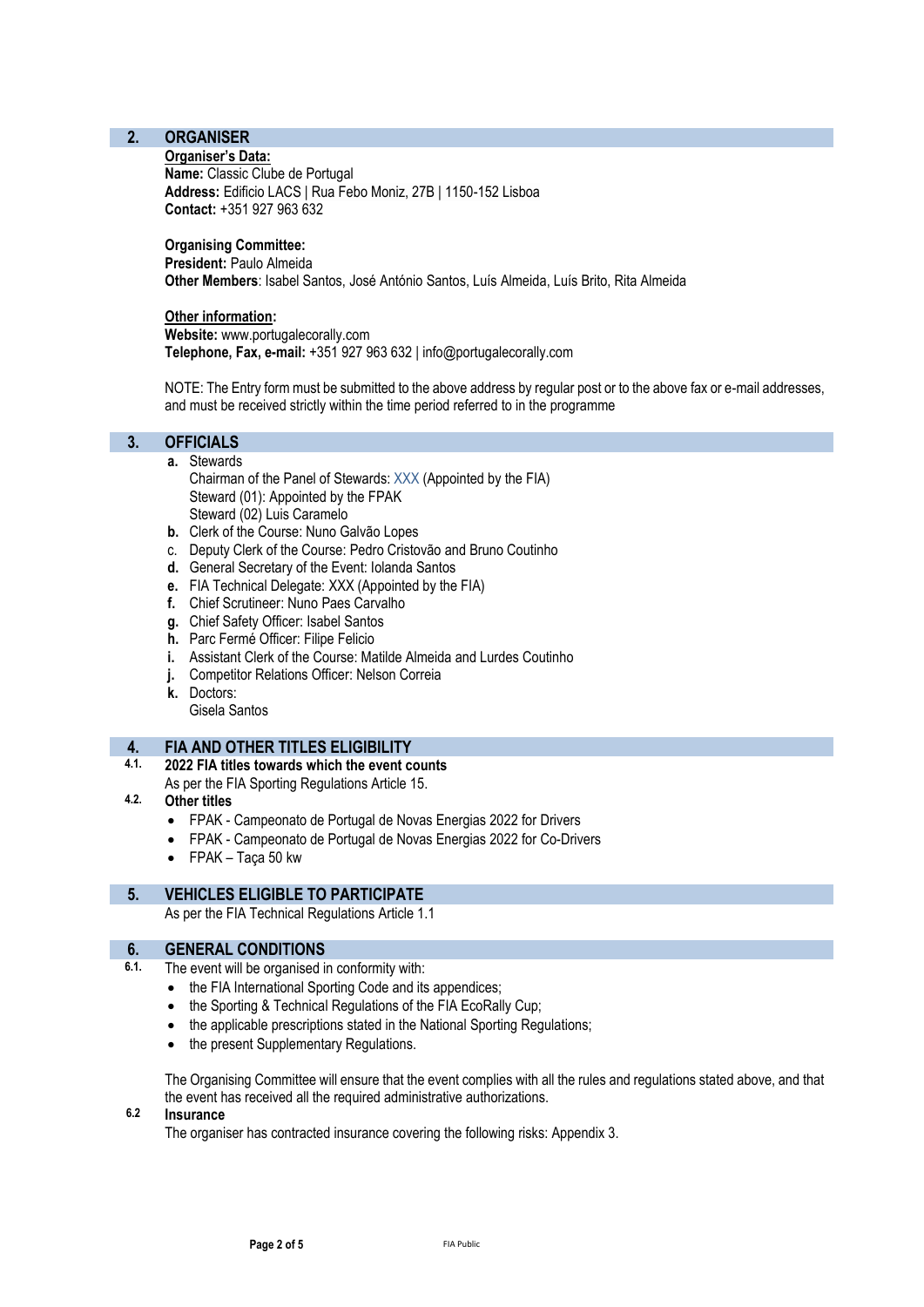# **7. ITINERARY AND LAYOUT**

#### **Total daily distances of the itinerary**:

- Day 1 km. 205,08
- Day 2 km. 201,94
- Grand total distance of the itinerary of the entire event: km 407,02
- Day 3 Super Special Leg (mandatory participation, but doesn't count for the final classification) km 16,04

#### **Intermediate regroupings and recharging stops:**

- Day 1 no recharging stops but intermediate regrouping after km 100,37
- Day 2 no recharging stops but intermediate regrouping after km 88,69 and km 180,57.
- Day 3 no intermediate point previous

**A general reference of the various places such as villages and other landmarks along the itinerary:** Oeiras, Circuito Estoril, Ericeira, Mafra e Amadora.

#### **The number of Regularity Stages per day, as well as the length of each one and the total length**:

- Day1 SS1: 15,913 kms; SS2: 8,347 kms; SS3: 15,913 kms; SS4: 8,347 kms; SS5: 15,913 kms ; SS6: 23,378 kms ; SS7: 23,378 kms;
- Day 2 –SS8: 18,727 kms; SS9: 6,580 kms; SS10: 18,727 kms; SS11: 30,779 kms; SS12: 22,645 kms.
- Day 3 Super Special "Street Stage" 13,200 kms

**Any helpful information regarding the places for regroupings, recharging and overnight stays:**  - All Recharges: Jardins da Adega do Marquês, Oeiras (open from friday, 24 June 2022 – 10h00)

## **8. RUNNING OF THE EVENT**

**8.1. Nature of the event**

The Oeiras Eco Rally – Portugal is an EcoRally that has a combined final classification (regularity + energy performance index), as per the FIA Sporting Regulations, Article 3.

# **8.2. Start, Finish, Results**

**8.2.1.** The start signal for the event will be given at Jardim do Palácio Marquês de Pombal, 24 June 2022, The first car will start at 16h00.

During the overnight stay and after the finish, the cars will remain in the Parc Fermé, which they will enter as soon as they finish a Leg.

The starting sequence will follow the participation number and the cars will start at one-minute intervals.

- **8.2.2.** The first Leg will be made up of 7 Regularity Stages and 1 regroup.
	- The second Leg will be made up of 5 Regularity Stages and 2 regroupings.
- **8.2.3** Delivery of the day 1 stage road book 15h00 Delivery of the day 2 stage road book – 08h45

## **9. CHARGING (BEV/FCEV)**

The organising committee will supply for recharging electric power: Recharging point: "Parc Fermé" in Palácio Marquês de Pombal, Rua do Aqueduto, Oeiras – Portugal

## **Connector types supplied**

| <b>Connector type 2</b>    |                          |
|----------------------------|--------------------------|
| Maximum voltage            | 230 V                    |
| Maximum current (1 phases) | Até 32 A*                |
| Maximum power              | Até 7.4 kW *             |
| Standard                   | IEC 62196-2, IEC 62196-3 |

\* CHARGERS WILL BE CONNECTED TO OUTPUTS OF 16A AND WILL BE LIMITED VIA SOFTWARE. THEREFORE, THEY WILL PROVIDE A POWER OF 3.6kW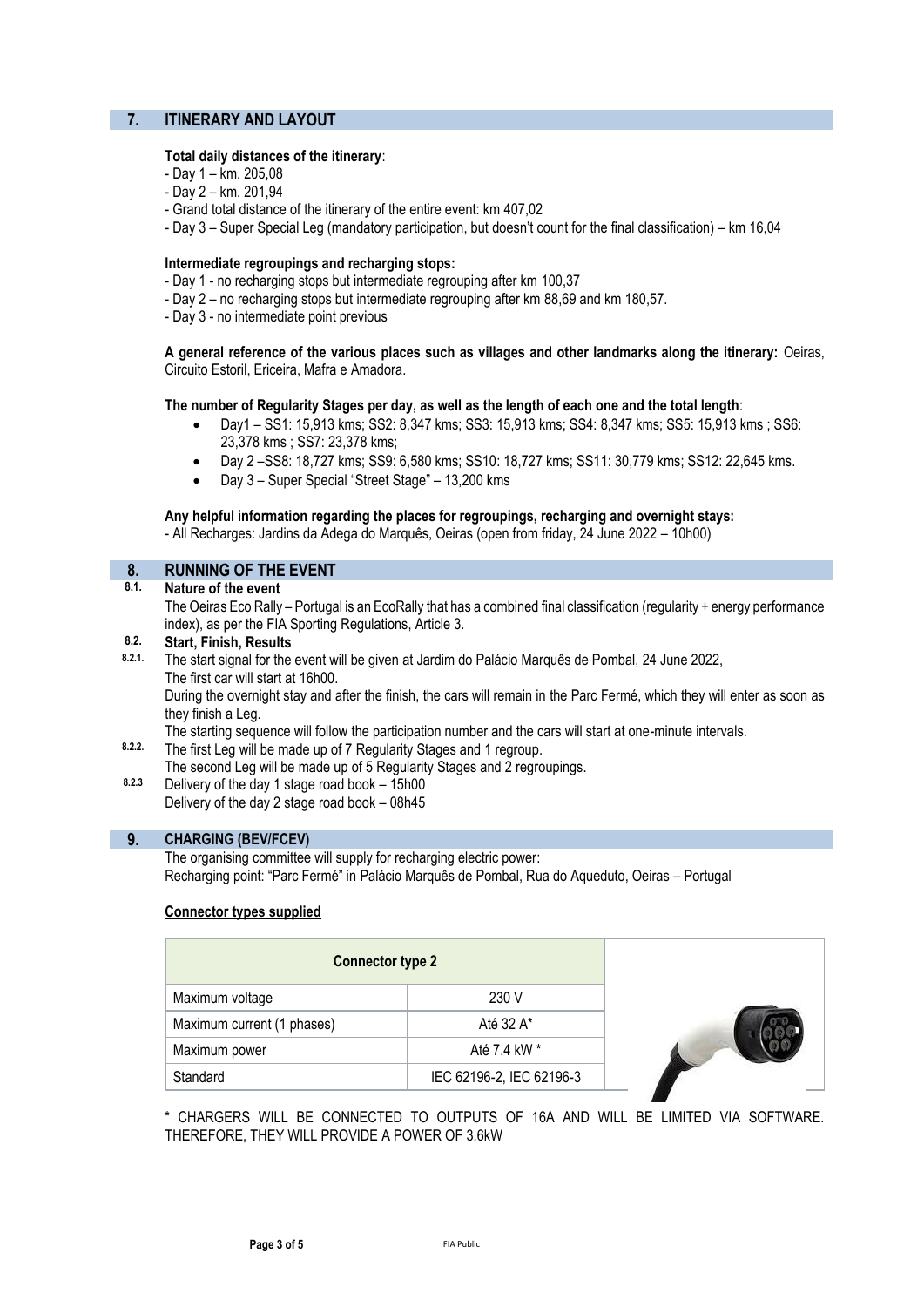| <b>ZONE</b>                                        | <b>CONNECTOR</b> | <b>NUMBER</b> |
|----------------------------------------------------|------------------|---------------|
| Palácio Marquês de Pombal, Rua do Aqueduto, Oeiras | $T$ vpe $\sim$   | /**           |

Expected recharging time from Day 1 to Day 2 – 10 hours Expected recharging time from Day 2 to Day 3 – 14 hours

NOTE: (\*\*): The number of sockets in this recharging point as well as the energy supplied must be sufficient to connect the entered vehicles, plus 10% in case of malfunction of any of the sockets.

## **10. PERFORMANCE INDEX CALCULATION**

As per the FIA Sporting Regulations, Article 3

## **11. ENTRY PROCEDURE AND FEES**

The amount of the entry fee is fixed for each crew comprising two people (driver and co-driver, or driver and navigator):

- a) With the optional advertising proposed by the Organiser: 399,75 EUR
- b) Without the optional advertising proposed by the Organiser: 799,50 EUR

Important: Entries made and paid by 24 May, have a **10% bonus.**

## **11.1 Entry Fee Refund**

Entry fees will be refunded in full:

- If the entry is not accepted.
- If the event is cancelled.

# **11.2 Crew documents**

A crew comprises one driver and one co-driver, or one driver and one navigator.

Both must be a holder of the following documents:

- $\checkmark$  Driving licence according to the entered vehicles (not applicable for the navigators only)
- $\checkmark$  Any grade of FIA licence, issued by their ASN, or
- $\checkmark$  An FIA licence, grade D (70 EUR) (or equivalent), obtained for the event, and valid for its duration, which has been issued by their ASN or by the organiser's ASN (with the written permission of the competitor's ASN) and handed over to the participants at the latest during the administrative checks. It will be subject to the payment of a fee of 50 EUR.
- $\checkmark$  Vehicle document permitting its free circulation on public roads.
- $\checkmark$  Should it be applicable, a vehicle document required in the Technical Regulations of the FIA EcoRally Cup.
- $\checkmark$  Vehicle valid insurance certificate in accordance with the vehicle laws.

## **11.3. Entry Form**

Any person, or legal entity, wishing to participate to the event must submit to the event secretariat, a properly filled-in and signed entry form (see Appendix 1), together with all other requested documents, photos, etc. before 17 June 2022 – 23h59.

- **11.4.** The field for participation is limited to a total of 30 entries.
- All entry forms received after the above number of vehicles has been accepted will be entered on a reserve list.
- **11.5.** The minimum number of entries is as per the FIA Sporting Regulations, Article 12.

# **12. Advertising Promotion and Publicity**

## **12.1. Official Supporter**

The organisation of the event is supported by Municipio de Oeiras, Prio, Mafra and Byrd going Eletric logos of which must, as a matter of obligation, be displayed on the competition numbers and on any other promotional material intended to be placed on vehicles. Optional advertising material can be proposed by the organisers as follows:

- **12.2.** The Organisers will provide the participants with various material and services as follows:
	- Invitation to the Friday dinner, Saturday lunch and dinner and Sunday lunch
	- Road Book
	- Competition numbers
	- Crew identification cards.

## **13. PROTESTS / APPEALS**

The amount of the protest fee is 500 EUR.